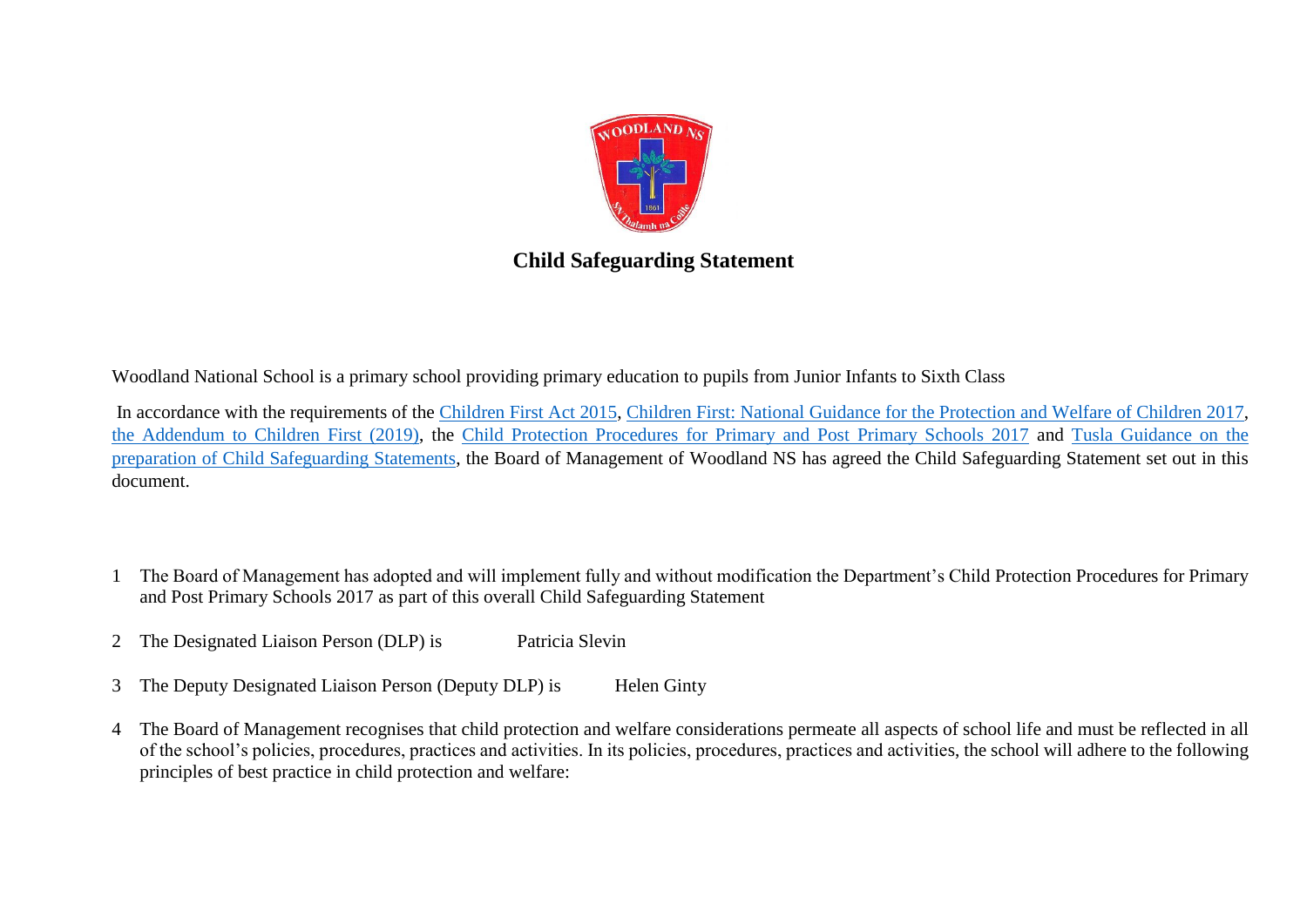The school will:

- recognise that the protection and welfare of children is of paramount importance, regardless of all other considerations;
- fully comply with its statutory obligations under the Children First Act 2015 and other relevant legislation relating to the protection and welfare of children;
- fully co-operate with the relevant statutory authorities in relation to child protection and welfare matters;
- adopt safe practices to minimise the possibility of harm or accidents happening to children and protect workers from the necessity to take unnecessary risks that may leave themselves open to accusations of abuse or neglect;
- develop a practice of openness with parents and encourage parental involvement in the education of their children; and
- fully respect confidentiality requirements in dealing with child protection matters.

The school will also adhere to the above principles in relation to any adult pupil with a special vulnerability.

- 5 The following procedures/measures are in place:
	- In relation to any member of staff who is the subject of any investigation (howsoever described) in respect of any act, omission or circumstance in respect of a child attending the school, the school adheres to the relevant procedures set out in Chapter 7 of the Child Protection Procedures for Primary and Post-Primary Schools 2017 and to the relevant agreed disciplinary procedures for school staff which are published on the DE website.
	- In relation to the selection or recruitment of staff and their suitability to work with children, the school adheres to the statutory vetting requirements of the [National Vetting Bureau \(Children and Vulnerable Persons\) Acts 2012 to 2016](https://revisedacts.lawreform.ie/eli/2012/act/47/revised/en/pdf) and to the wider duty of care guidance set out in relevant Garda vetting and recruitment circulars published by the Department of Education and available on the DE website.
	- In relation to the provision of information and, where necessary, instruction and training, to staff in respect of the identification of the occurrence of harm (as defined in the 2015 Act) the school-
		- $\triangleright$  Has provided each member of staff with a copy of the school's Child Safeguarding Statement
		- Ensures all new staff are provided with a copy of the school's Child Safeguarding Statement
		- $\triangleright$  Encourages staff to avail of relevant training
		- $\triangleright$  Encourages Board of Management members to avail of relevant training
		- $\triangleright$  The Board of Management maintains records of all staff and Board member training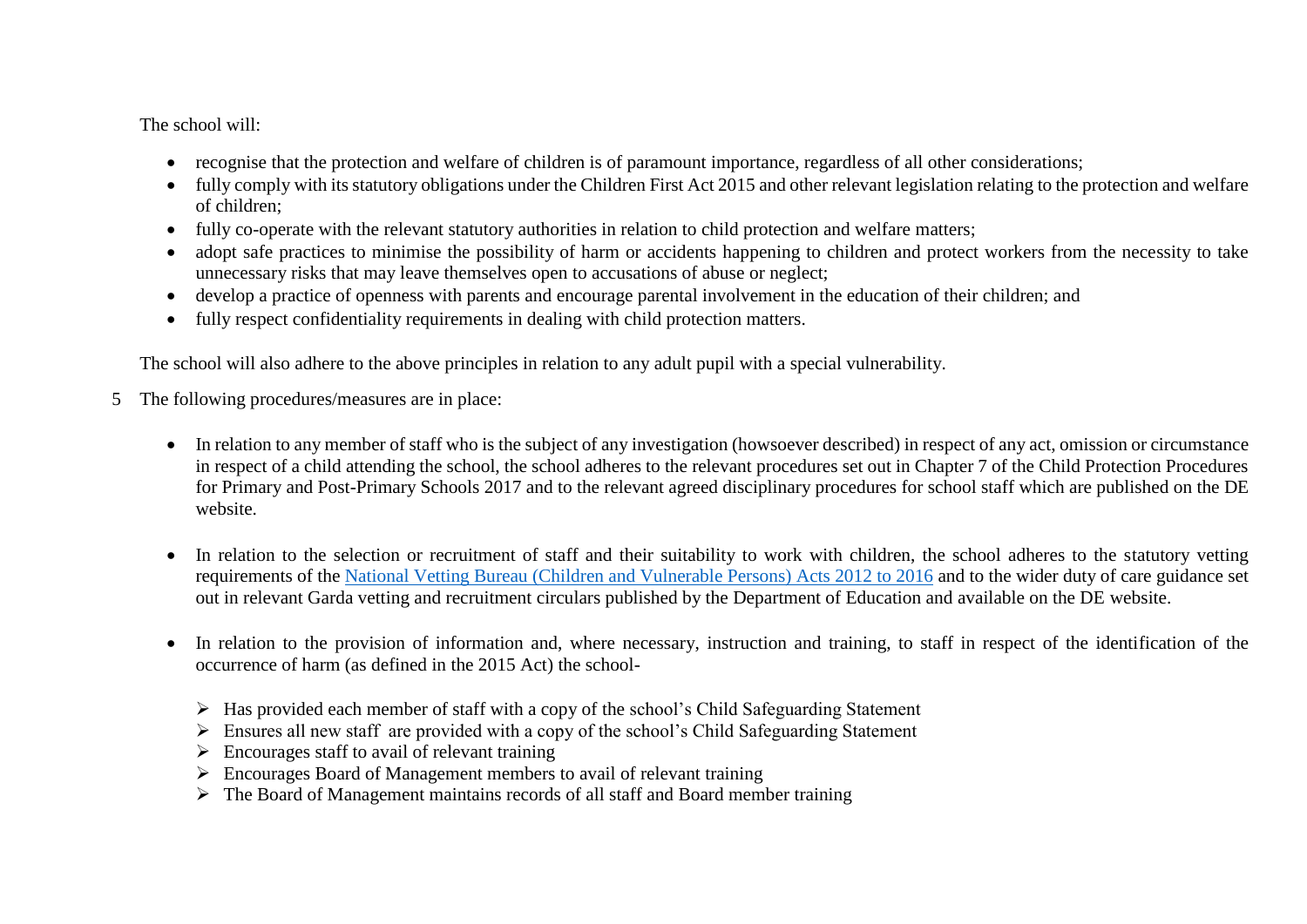- In relation to reporting of child protection concerns to Tusla, all school personnel are required to adhere to the procedures set out in the Child Protection Procedures for Primary and Post-Primary Schools 2017, including in the case of registered teachers, those in relation to mandated reporting under the Children First Act 2015.
- In this school the Board has appointed the abovenamed DLP as the "relevant person" (as defined in the Children First Act 2015) to be the first point of contact in respect of the schools child safeguarding statement.
- All registered teachers employed by the school are mandated persons under the Children First Act 2015.
- In accordance with the Children First Act 2015 and the Addendum to Children First (2019), the Board has carried out an assessment of any potential for harm to a child while attending the school or participating in school activities. A written assessment setting out the areas of risk identified and the school's procedures for managing those risks is included with the Child Safeguarding Statement.
- The various procedures referred to in this Statement can be accessed via the school's website, the DE website or will be made available on request by the school.
- 6 This statement has been published on the school's website and has been provided to all members of school personnel, the Parents' Association (if any) and the patron. It is readily accessible to parents and guardians on request. A copy of this Statement will be made available to Tusla and the Department if requested.
- 7 This Child Safeguarding Statement will be reviewed annually or as soon as practicable after there has been a material change in any matter to which this statement refers.